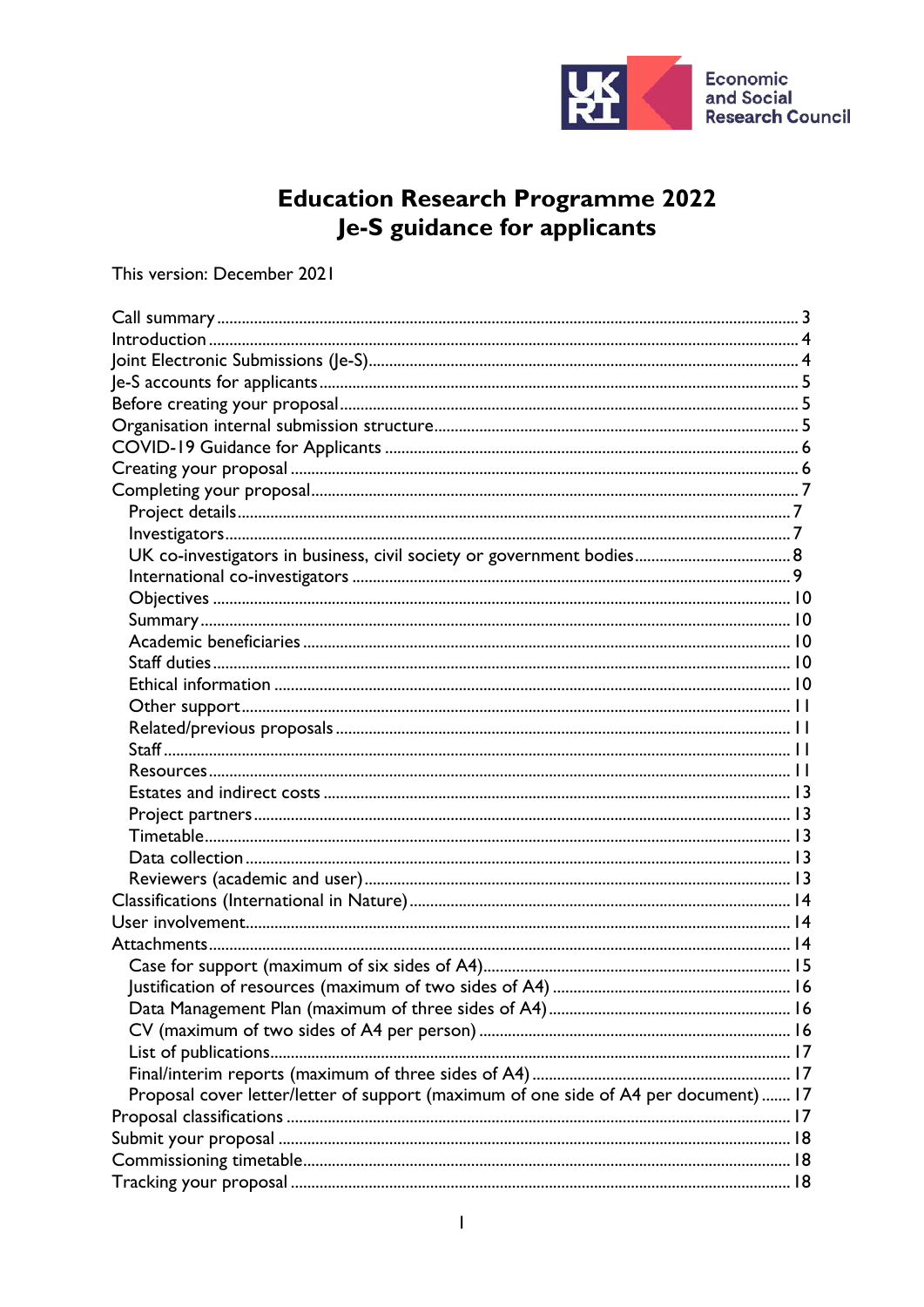|--|--|--|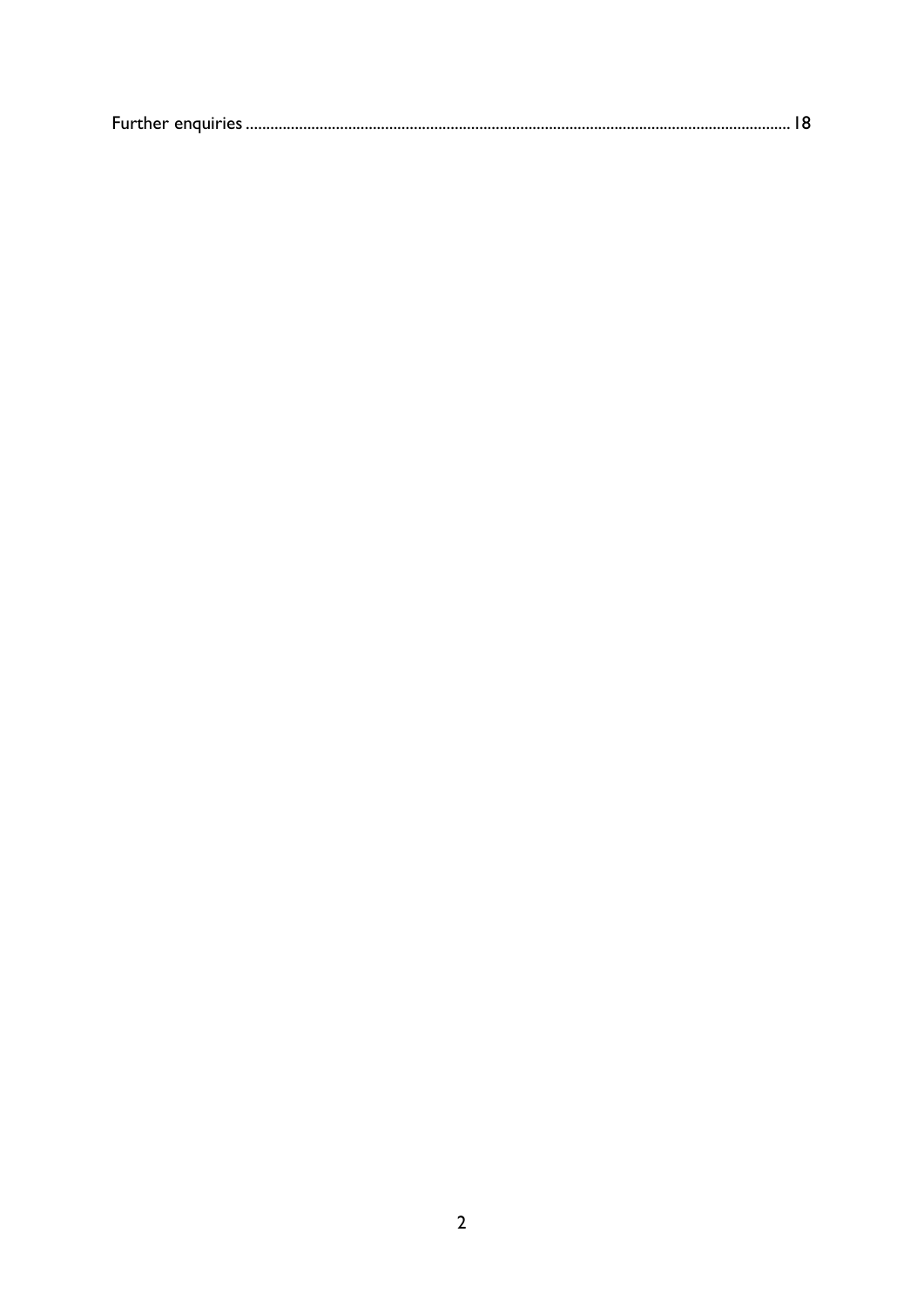# <span id="page-2-0"></span>**Call summary**

**Call type:**  Invitation for proposals

# **Closing date:**

16:00 on 26 April 2022

#### **Funding available:**

Up to £6 million at 100% fEC

**How to apply:** Proposals are invited via Je-S attracting the standard 80% fEC funding model

#### **Assessment process:**

This call will incorporate a peer review and panel meeting stage.

#### **Key commissioning dates:**

- Deadline for proposals 26 April 2022
- Panel meeting Mid September 2022
- Funding decision Late September 2022
- Grant start date 1 December 2022

#### **Contacts:**

• Email: [esrceducationresearchpriority@esrc.ukri.org](mailto:esrceducationresearchpriority@esrc.ukri.org)

#### **Please read the full call specification for guidance before submitting your proposal.**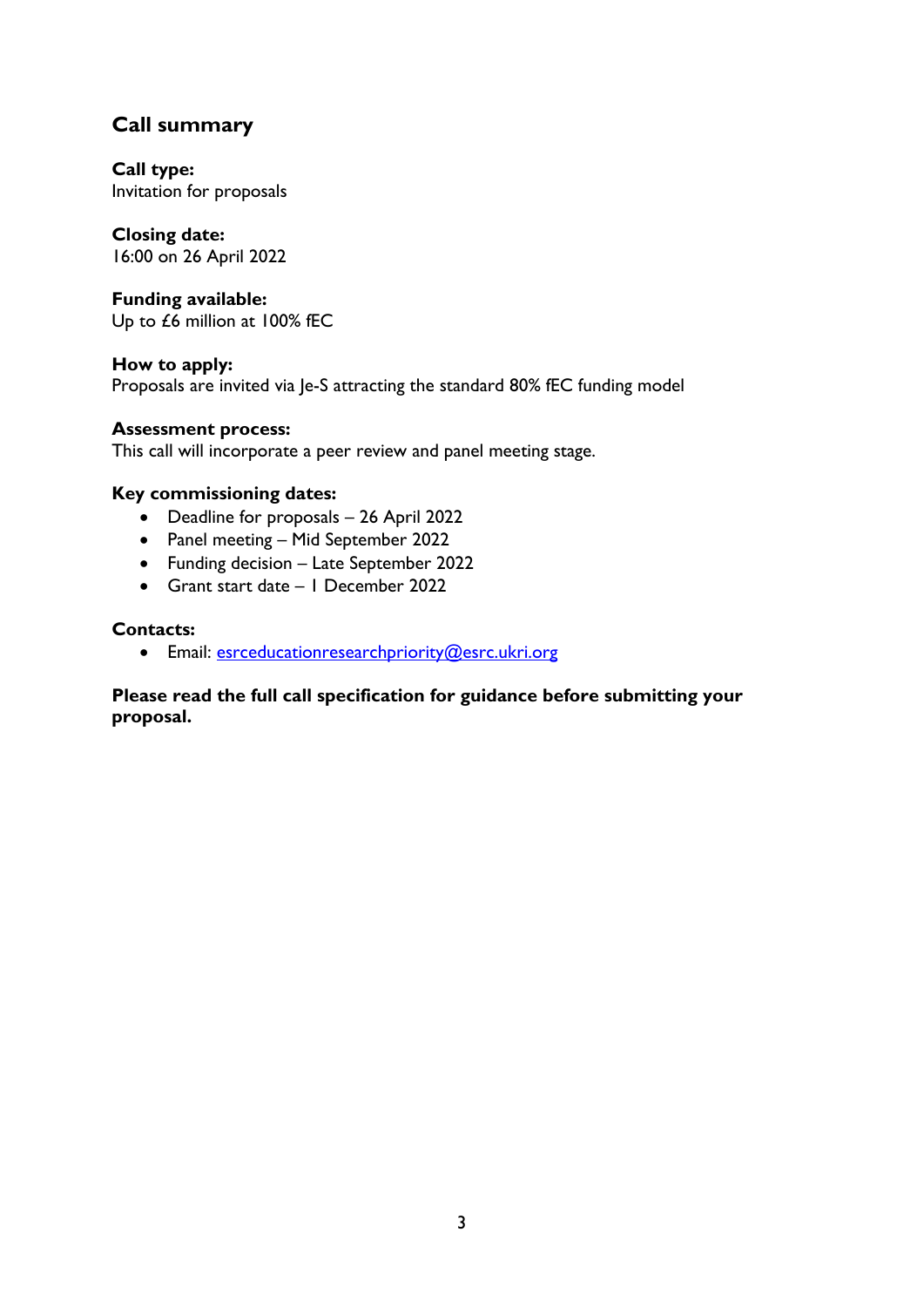## <span id="page-3-0"></span>**Introduction**

This is a guidance document created to assist applicants to this call in the completion of their proposal. It is specific to this call and should be used in conjunction with the following information:

- **[ESRC Research Funding Guide](https://esrc.ukri.org/funding/guidance-for-applicants/research-funding-guide/)**
- ESRC guidance on 'How to [write a good research grant proposal'](https://esrc.ukri.org/funding/guidance-for-applicants/how-to-write-a-good-research-grant-proposal/)
- **Je-S help text** is available in every page of your Je-S form, simply click on the question mark against any section (or on the word 'Help' in the top right hand corner of each page)
- **Je-S helpdesk** (for all Je-S system enquiries) [jeshelp@je-s.ukri.org](mailto:jeshelp@je-s.ukri.org) Telephone: 01793 444164

If you experience difficulties using Je-S or have questions regarding its use, helpdesk staff are currently working remotely via email. If phone assistance is required a call back can be provided. Telephone hours are operating normally; Monday to Thursday 8.30am - 5.00pm, Fridays 8.30am - 4.30 pm (excluding bank holidays and other holidays).

When reporting problems by email or telephone, please give your name, organisation and user id, the date and time, what part of the form or system you were working on, and the nature of the problem.

For further information contact:

• Email: [esrceducationresearchpriority@esrc.ukri.org](mailto:esrceducationresearchpriority@esrc.ukri.org)

**Important:** Where information and guidance issued in this document differs from the general guidance offered in these sources; you should adhere to the guidance in this document.

# <span id="page-3-1"></span>**Joint Electronic Submissions (Je-S)**

All proposals under this call must be completed and submitted through UKRI's Joint Electronic Submissions (Je-S) system. To be able to do this the organisation must be registered (or selfregistered for certain calls) for Je-S, and the applicants must hold Je-S accounts.

There is one category of organisations from which proposals can be submitted:

• UK higher education institutions and some other independent UK research organisations are already **recognised institutions** on Je-S (including any recognised Independent Research Organisation\*). A list of these organisations is available via [https://www.ukri.org/funding/how-to-apply/eligibility/.](https://www.ukri.org/funding/how-to-apply/eligibility/)

\**IRO eligibility policy now includes Public Sector Research Establishments (PSREs). Such organisations that have been awarded eligibility status are treated as normal Research Organisations from an eligibility point of view. They can apply as the lead RO and will be funded under fEC rules (i.e. 80%) whether relevant applicant is PI or Co-I status.*

*\*Also, note that applicants based in UK NHS Trusts, Hospitals, Boards or GP Practices that are considering applying as the lead applicant to this call should contact the Je-S Helpdesk (*[jeshelp@je-s.ukri.org](mailto:jeshelp@je-s.ukri.org) *or 01793 444164) to ensure that their organisation is correctly registered*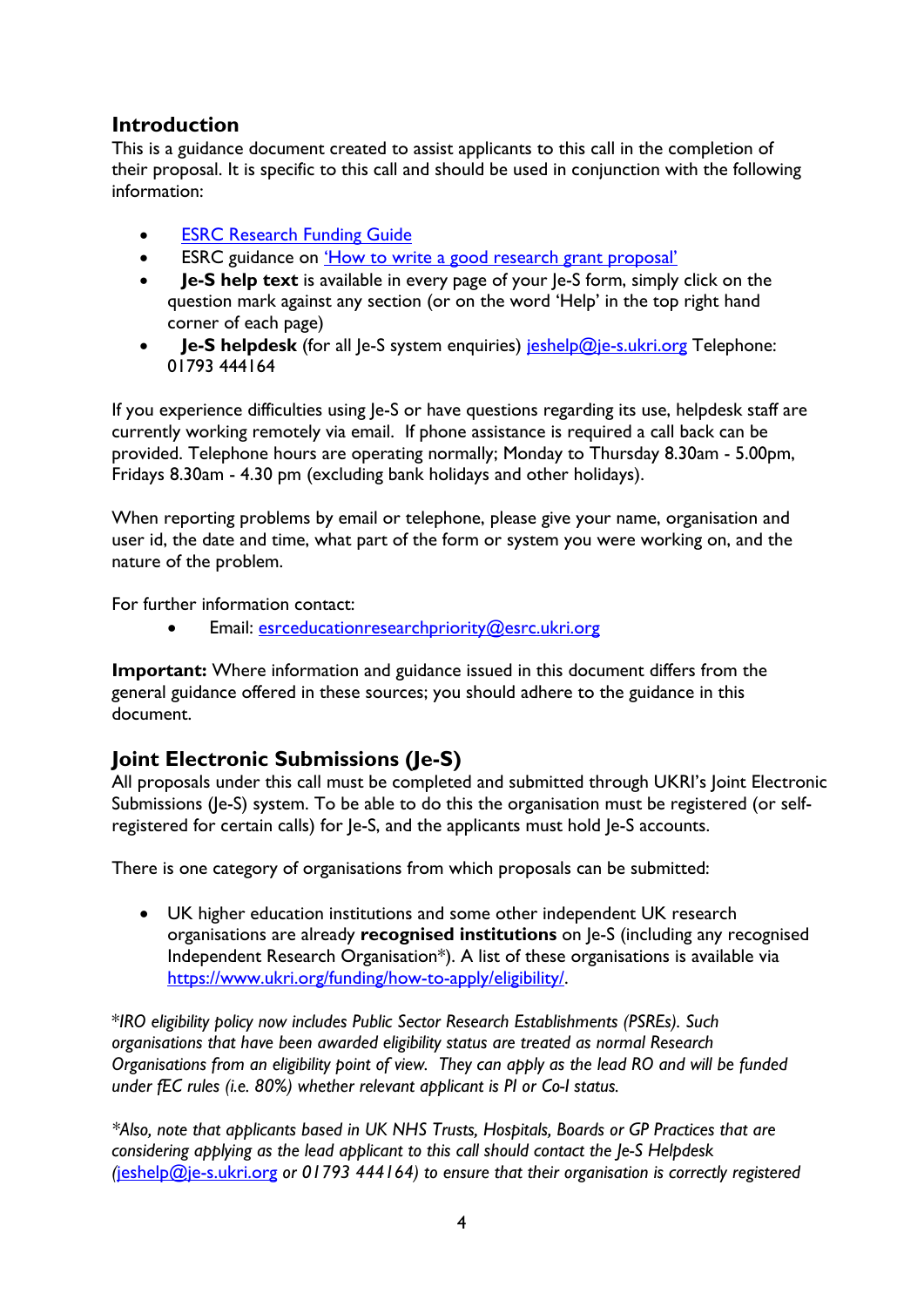*on the Je-S system. If the organisation is not correctly Je-S registered, an email request for Je-S registration will be required from the organisation. Please allow at least six weeks for the Je-S registration process, prior to the closing date of the call. Additionally, please ensure that all personal Je-S accounts associated with individuals expected to be named on the proposal have been requested at least seven working days before the proposal will be submitted.*

## <span id="page-4-0"></span>**Je-S accounts for applicants**

All principal and co-investigators must have a Je-S account which has been verified by a third party before they can be found in searches within the Je-S System and added as an applicant. Je-S accounts should be created as soon as possible once the call opens to allow sufficient time for the account(s) to be verified. To get you started on creating an account please refer to the [Je-S helptext.](https://je-s.rcuk.ac.uk/Handbook/pages/SettingupaJeSaccount/SettingupaJeSaccount.htm)

Please ensure that applicants select the 'Account Type: Research Proposal' and the option 'An Applicant on a Standard or Outline Proposal' - see [helptext.](https://je-s.rcuk.ac.uk/Handbook/pages/SettingupaJeSaccount/SettingupaJeSaccount.htm)

## <span id="page-4-1"></span>**Before creating your proposal**

Research proposals may **only** be made on research councils' Joint Electronic Submission (Je-S) forms.

Please note that **the deadline for research organisation submission of proposals is 16:00 on 26 April 2022.** You should **allow sufficient time for completion of the research organisation submission process checks/authorisation. There is a collective responsibility on both applicant and research organisation to ensure submission meets this deadline and therefore internal organisation submission issues is not considered an appropriate justification reason to a extend deadline.** You can view all Je-S registered organisations via page [https://www.ukri.org/funding/how-to](https://www.ukri.org/funding/how-to-apply/eligibility/)[apply/eligibility/,](https://www.ukri.org/funding/how-to-apply/eligibility/) to ascertain whether the proposed submitting organisation is registered (this does not include HEI's).

## <span id="page-4-2"></span>**Organisation internal submission structure**

Your proposal will be sent to Je-S/ESRC from the submitter pool at your research organisation. (If the call is open to a self registered organisation then the proposal is submitted direct to Je-S helpdesk). There is a **further layer of administration between your submission of the proposal and the proposal being submitted to the ESRC, via Je-S**. The research organisation's submission route usually includes both an approver (ie head of department) and submitter pool (ie central finance office), and the ESRC cannot accept responsibility for any delay which may occur.

It is recommended that applicants forward their proposal to the organisation submitter pool in good time (ie at least a week before the call deadline) to allow a sufficient period for the approval and final submission process. This does not apply for self-registered organisations. The proposal must be submitted through the Je-S System to ESRC by the institution's nominated contacts. Once the applicant completes and submits the proposal, notification is then sent to their organisation's 'submitter' to action. The 'submitter' is the person in that organisation authorised to approve the proposal and do the final stage of submission.

The applicant will receive an email confirming that the proposal has been submitted to the Submitter Pool - this means the proposal is still with the organisation but is **not** yet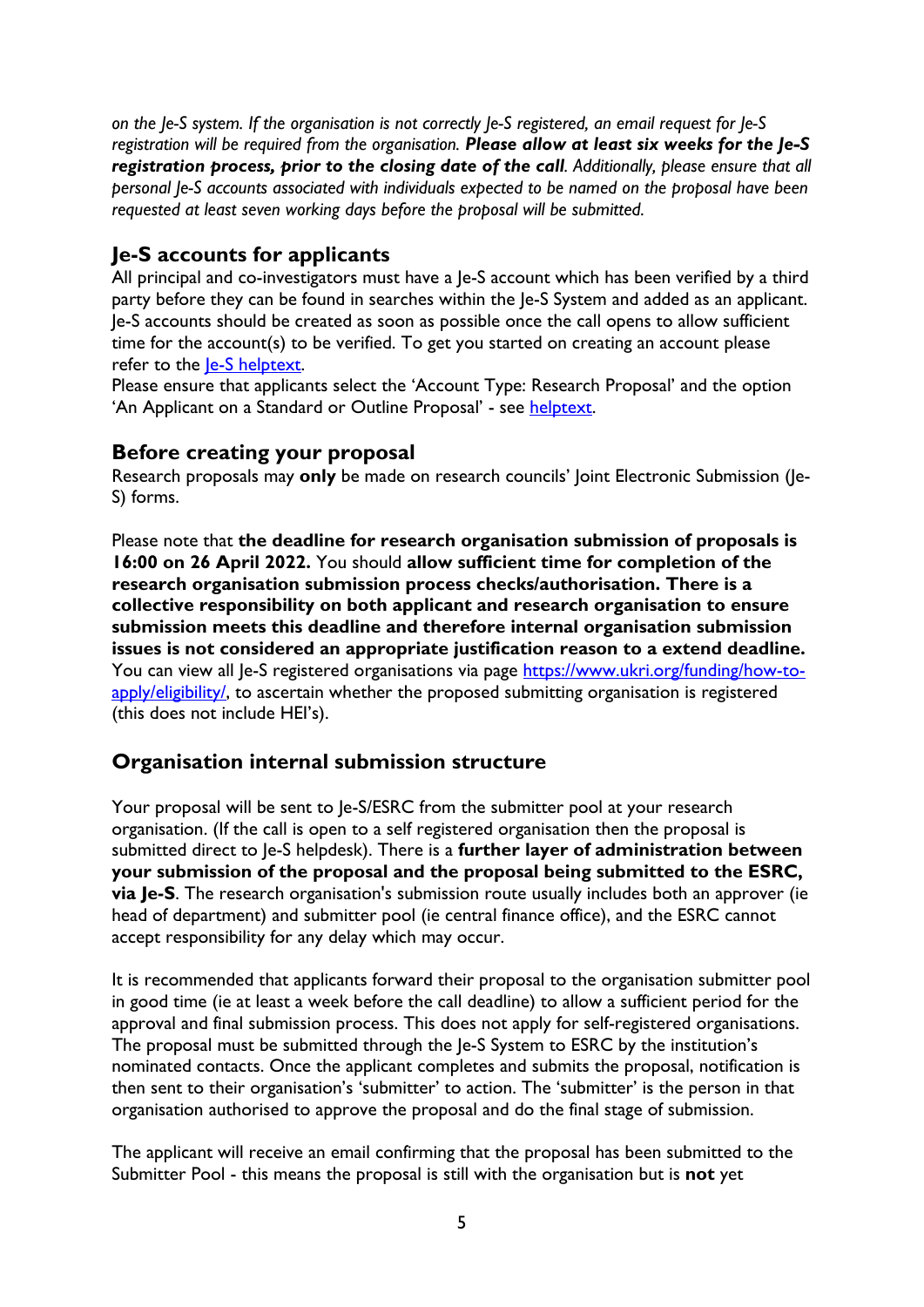submitted to the research council. The final submission process is the responsibility of the host institution, and we cannot accept responsibility for any delay which may occur at this stage. We strongly advise applicants to check that they receive an email confirmation from the Je-S System confirming that the proposal has been submitted to the research council.

We advise applicants to secure confirmation from their relevant administrator that the proposal has been successfully submitted to the Je-S team (see also 'Tracking your proposal').

Use of your personal information – UK Research and Innovation capture and process personal information in line with current data protection legislation; General Data Protection Regulation (GDPR) and any amendments by the UK Data Protection Bill and/or relevant acts of parliament.

# <span id="page-5-0"></span>**COVID-19 Guidance for Applicants**

#### • **Accounting for the unknown impacts of COVID-19**

UKRI acknowledges that it is a challenge for applicants to determine the future impacts of COVID-19 while the pandemic continues to evolve. Applications should be based on the information available at the point of submission and, if applicable, the known application specific impacts of COVID-19 should be accounted for. Where known impacts have occurred, these should be highlighted in the application, including the assumptions/information at the point of submission. There is no need to include contingency plans for the potential impacts of COVID-19. Requests for travel both domestically and internationally can be included in accordance to the relevant scheme guidelines, noting the above advice.

(Reviewers will receive instructions to assume that changes that arise from the COVID-19 pandemic, post-submission, will be resolved and complications related to COVID-19 should not affect their scores.

Where an application is successful, any changes in circumstances that affect the proposal will be managed as a post-award issue.)

## <span id="page-5-1"></span>**Creating your proposal**

Log in to le-S.

From the Home Screen select Documents.

Select New Document then Select 'Call search' (highlighted at top of screen). When prompted, type in the call title **Education Research Programme 2022** and select from the list created. The remaining three selection fields will be automatically populated.

Select the 'Create Document' button.

It is the **applicant's responsibility to ensure that the proposal is created and submitted against the correct call** (and consequently correct scheme). We will **not accept** proposals for processing that are not submitted using the above call route.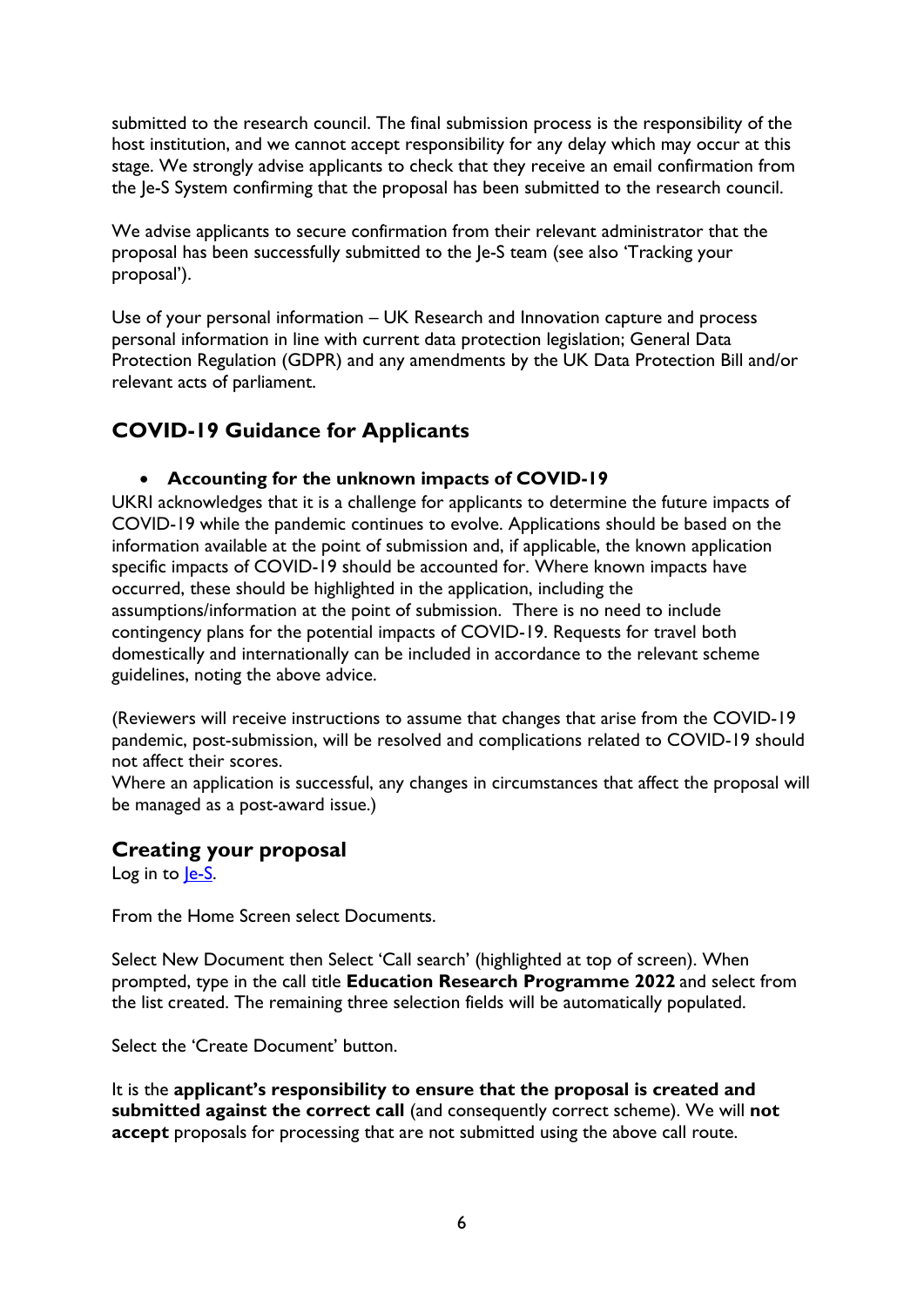# <span id="page-6-0"></span>**Completing your proposal**

The initial Je-S document instructions page will give you general guidance on the navigation layout, specifically icon descriptions.

The left hand column 'Document Menu' lists all the sections associated with this call and clearly identifies which ones are mandatory (red cross, turning to green tick when completed).

The details below are not an exhaustive step-by-step guidance, and we recommended that you refer to the Je-S helptext for additional information.

Please note you may return to edit saved documents at any time.

## <span id="page-6-1"></span>**Project details**

- Select organisation and department from drop down lists
- 'Your Reference' should be supplied by your research organisation (consult your Research Office). If your administration office does not have a system for referencing grant proposals, a suitable reference of your own choice will be acceptable. Use 'Your reference' to help distinguish easily between proposals in users' Current Documents lists. The reference is intended to be a unique identifier for the proposal, and is unrelated to the reference that the organisation would be asked to provide if a grant were awarded.
- Enter 'Project Title' (maximum limit of 150 characters)
- The 'Proposal Call' will already be populated with the relevant call title; **Education Research Programme 2022**
- Your start date must be **1 December 2022**. Your grant should be a proposed duration of no more than **36 months**.
- Submission route It is recommended that once this initial section is completed, check the submission path (via Document Actions tab) to see if the proposal has to be signed off by submitters and approvers, in which case please make sure they will be available to process the document on the day you intend to submit it to Council.

#### <span id="page-6-2"></span>**Investigators**

Enter the name of the principal investigator (PI) and any co-investigators (Co-Is) if applicable.

Investigators may be from more than one research organisation, but the PI must be from the organisation that will administer the grant. The PI will take intellectual leadership of the project and manage the research; this individual will be the contact person for ESRC correspondence. All named investigators are responsible for ensuring that successful proposals are undertaken and completed in the manner specified.

#### **Post will outlast project**

Select Yes or No. Please note, there is an expectation that the PI's post will be in place for the duration of a funded project. This means if this question is answered with "No" then a pop-up message will display, confirming that if the proposal is successful it is the RO responsibility to ensure the PI's post will be extended to match the project end date. By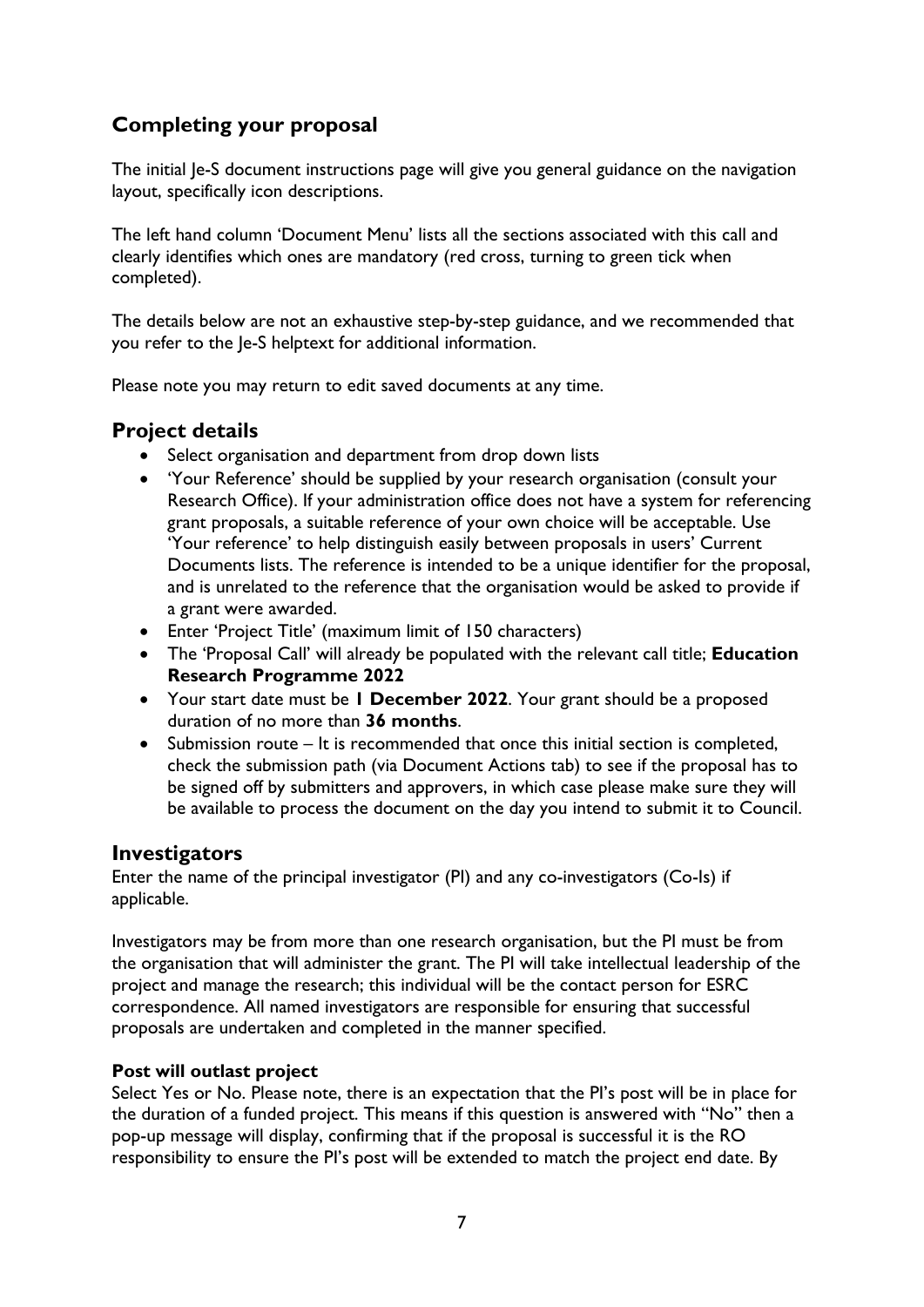submitting the proposal, the RO is taking collective responsibility to comply with this request.

**Third party data protection** - Applicants must ensure that they have obtained the permission of any other person named on the proposal form (for example any Co-Investigators or Project Partners) for the provision of their personal information to UKRI and the processing of their data by UKRI for the purpose of assessing the application and management of any funding awarded

#### <span id="page-7-0"></span>**UK co-investigators in business, civil society or government bodies**

Please note that any researcher from an established business, civil society or government body based in the UK will be eligible to be listed as a **co-investigator** under **Education Research Programme 2022.** 

The ESRC will fund 100% of justified costs, however, the project costs associated with these types of Co-I contributions must not exceed 30% of the overall cost of the grant (at 100% fEC). Please note that costs cannot be claimed from government bodies.

The lead research organisations of proposals which include co-investigators from the UK business sector or from third sector organisations that engage in economic activity<sup>[1](#page-7-1)</sup> must ensure that the involvement of these organisations complies with any legislation applicable in the United Kingdom on or after 1 January 2021 that regulates the granting by a public sector body of any advantage which threatens to or actually distorts competition in the United Kingdom and/or any other country or countries ("UK Subsidy Control Framework"). Under UKRI grants terms and conditions RGC 2.3.1 it is the responsibility of the Research Organisation to ensure their use of the grant complies with such legislation and any breach of the UK Subsidy Control framework (or EU State Aid law if applicable) may require UKRI to recover some or all Grant funding, together with interest. For further information please refer to the BEIS guidance for Subsidy Control.

Proposals which include co-investigators from third sector organisations that are deemed **not** to engage in economic activity must provide evidence of this status in the Justification of Resources section of the proposal form.

On receipt of the proposal, eligibility of business, civil society or government body will not normally need to be checked if it is reasonably clear that they are appropriate to conduct the work. Where there is doubt, checks will be carried out should a positive funding decision be taken.

It is recommended that potential UK co-investigators from business or civil society should create Je-S accounts as soon as possible once the call opens to allow sufficient time for the account(s) to be verified.

<span id="page-7-1"></span><sup>&</sup>lt;sup>1</sup>'Economic activity' means putting goods or services on a market. It is not necessary to make a profit to be engaged in economic activity: if others in the market offer the same goods or service, it is an economic activity. Department for Business Innovation & Skills, State Aid: The Basics Guide, July 2014 -

[https://assets.publishing.service.gov.uk/government/uploads/system/uploads/attachment\\_data/file/443686/](https://eur01.safelinks.protection.outlook.com/?url=https%3A%2F%2Fassets.publishing.service.gov.uk%2Fgovernment%2Fuploads%2Fsystem%2Fuploads%2Fattachment_data%2Ffile%2F443686%2FBIS-15-417-state-aidthe-basics-guide.pdf&data=04%7C01%7CJulian.Style%40esrc.ukri.org%7C698ff429d0cf449ff2bb08d99961c172%7C2dcfd016f9df488cb16b68345b59afb7%7C0%7C0%7C637709467394267181%7CUnknown%7CTWFpbGZsb3d8eyJWIjoiMC4wLjAwMDAiLCJQIjoiV2luMzIiLCJBTiI6Ik1haWwiLCJXVCI6Mn0%3D%7C1000&sdata=ZuiRexMbE3XfKjDuuuMn96f2FMG04w%2FdfEW7lO6q0VY%3D&reserved=0) [BIS-15-417-state-aidthe-basics-guide.pdf.](https://eur01.safelinks.protection.outlook.com/?url=https%3A%2F%2Fassets.publishing.service.gov.uk%2Fgovernment%2Fuploads%2Fsystem%2Fuploads%2Fattachment_data%2Ffile%2F443686%2FBIS-15-417-state-aidthe-basics-guide.pdf&data=04%7C01%7CJulian.Style%40esrc.ukri.org%7C698ff429d0cf449ff2bb08d99961c172%7C2dcfd016f9df488cb16b68345b59afb7%7C0%7C0%7C637709467394267181%7CUnknown%7CTWFpbGZsb3d8eyJWIjoiMC4wLjAwMDAiLCJQIjoiV2luMzIiLCJBTiI6Ik1haWwiLCJXVCI6Mn0%3D%7C1000&sdata=ZuiRexMbE3XfKjDuuuMn96f2FMG04w%2FdfEW7lO6q0VY%3D&reserved=0) Engagement in economic activity relates to an organisation's activity rather than its legal form, therefore commercial companies, non-profit organisations, charities, public bodies and research organisations can all act as enterprises, depending on the activities they are involved in.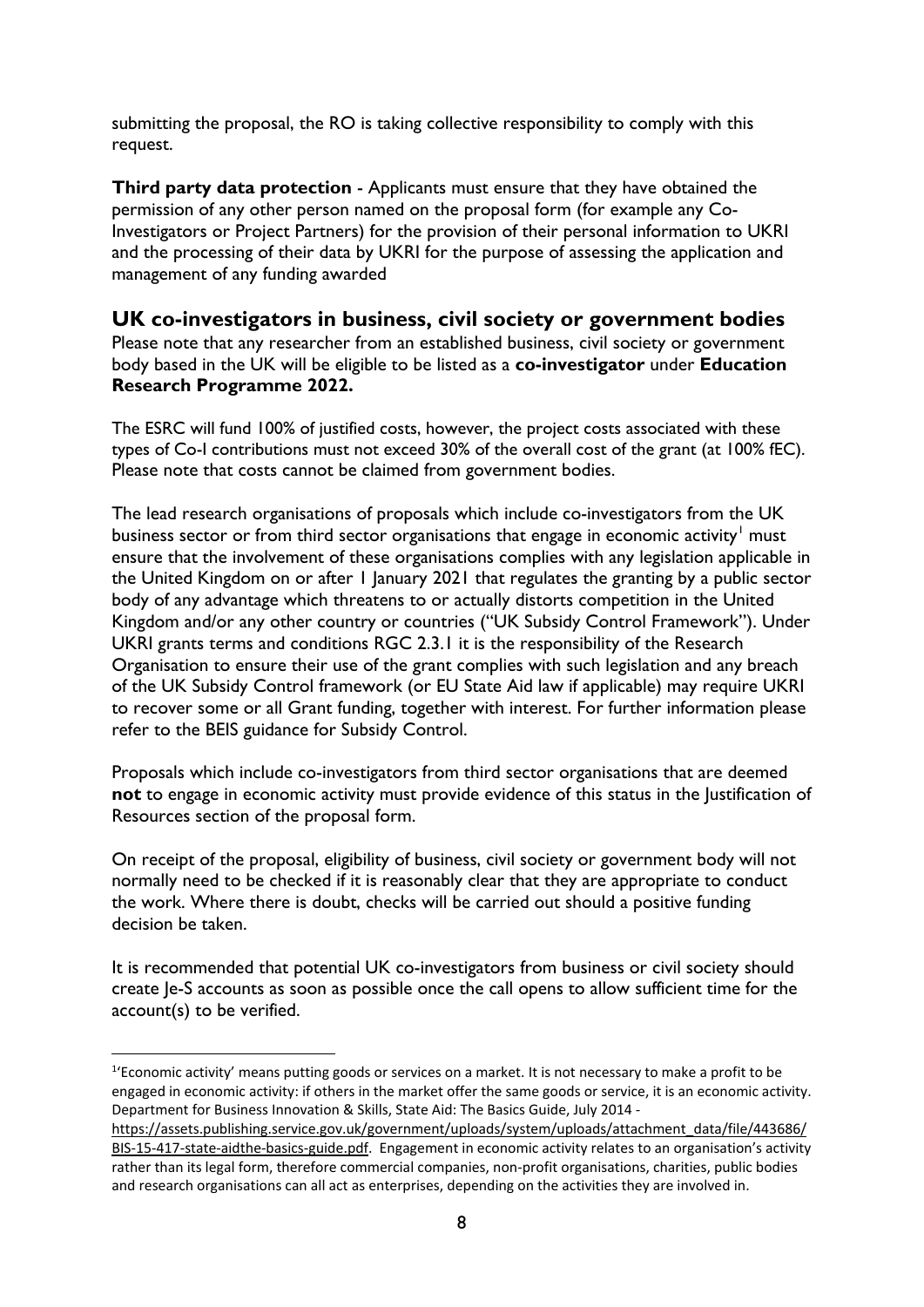The costs that can be claimed for business, third sector and government body Co-Is is dependent upon the organisational sector and whether or not the organisation is engaged in economic activity, as set out in the [UK business, third sector or government body co](https://eur01.safelinks.protection.outlook.com/?url=https%3A%2F%2Fwww.ukri.org%2Fwp-content%2Fuploads%2F2021%2F07%2FESRC-210721-Including-Co-investigatorsFromUK-businessThirdSectorOrGovernment.pdf&data=04%7C01%7CJulian.Style%40esrc.ukri.org%7C698ff429d0cf449ff2bb08d99961c172%7C2dcfd016f9df488cb16b68345b59afb7%7C0%7C0%7C637709467394257208%7CUnknown%7CTWFpbGZsb3d8eyJWIjoiMC4wLjAwMDAiLCJQIjoiV2luMzIiLCJBTiI6Ik1haWwiLCJXVCI6Mn0%3D%7C1000&sdata=751VEOYY9K%2F%2BDefQW9h7K%2FKdngBaHJFKjHev0dD0g1Y%3D&reserved=0)[investigator guidance](https://eur01.safelinks.protection.outlook.com/?url=https%3A%2F%2Fwww.ukri.org%2Fwp-content%2Fuploads%2F2021%2F07%2FESRC-210721-Including-Co-investigatorsFromUK-businessThirdSectorOrGovernment.pdf&data=04%7C01%7CJulian.Style%40esrc.ukri.org%7C698ff429d0cf449ff2bb08d99961c172%7C2dcfd016f9df488cb16b68345b59afb7%7C0%7C0%7C637709467394257208%7CUnknown%7CTWFpbGZsb3d8eyJWIjoiMC4wLjAwMDAiLCJQIjoiV2luMzIiLCJBTiI6Ik1haWwiLCJXVCI6Mn0%3D%7C1000&sdata=751VEOYY9K%2F%2BDefQW9h7K%2FKdngBaHJFKjHev0dD0g1Y%3D&reserved=0) . The lead research organisation must ensure that any costs they request are compliant with UK Subsidy Control Regulations and evidence this in the Justification of Resources.

All project costs relating to UK business or civil society co-investigators must be prefixed as 'UK Co-I's business or civil society costs' and must be entered into the costs section on Je-S as follows:

Co-investigator 'time' allocation and salary costs must be entered under the standard 'Co-Investigator' section. (Please tick the 'Exception' box to ensure 100 per cent costs claimed). Other staff related costs whether, fieldwork, equipment or travel and subsistence should be entered in the 'Other DI' Section as exceptions and marked as Co-I costs.

All costs must be specifically justified, and applicants must explain why such costs are required to achieve the aims of the research project. Applicants must also state clearly in the 'Justification for Resources' attachment of the Je-S form which costs in the proposal relate to the UK co-investigator's business, civil society or government body. Please note that UK co-investigator's business or civil society salary costs should only be claimed where clear justification is provided as to why this cost cannot be met by the UK co-investigator's business or civil society organisation.

Host/submitting institutions are reminded that for calls that encourage non-academic Co-Is, a suitable support structure should be in place to assist such individuals in registering for Je-S accounts and contributing to the research case.

The ESRC 'Business, Third Sector and Government Body' Co-I policy does not apply to eligible PSRE organisations (see page 4 for eligibility ruling). Such organisations can apply under the standard fEC rules.

#### <span id="page-8-0"></span>**International co-investigators**

Please note that any academic researcher (PhD or equivalent) from an established international research organisation of comparable standing to an ESRC-eligible UK research organisation will be eligible to be listed as an international co-investigator under this scheme. Please note that international costs must not exceed 30% of the full 100% fEC cost of the grant. However, the total of these costs and the costs for UK co-investigators in business, civil society of government bodies must not exceed 30% of the full 100% fEC cost of the grant.

It is recommended that potential overseas-based co-investigators should create personal Je-S accounts as soon as possible once the call opens to allow sufficient time for the account(s) to be verified

International co-investigator salary costs should be entered under the 'Co-Investigator' section and should be marked as an 'Exception' using the tick box. Other staff related costs whether, fieldwork, equipment or travel and subsistence should be entered in the 'Other DI' Section as exceptions and marked as Co-I costs.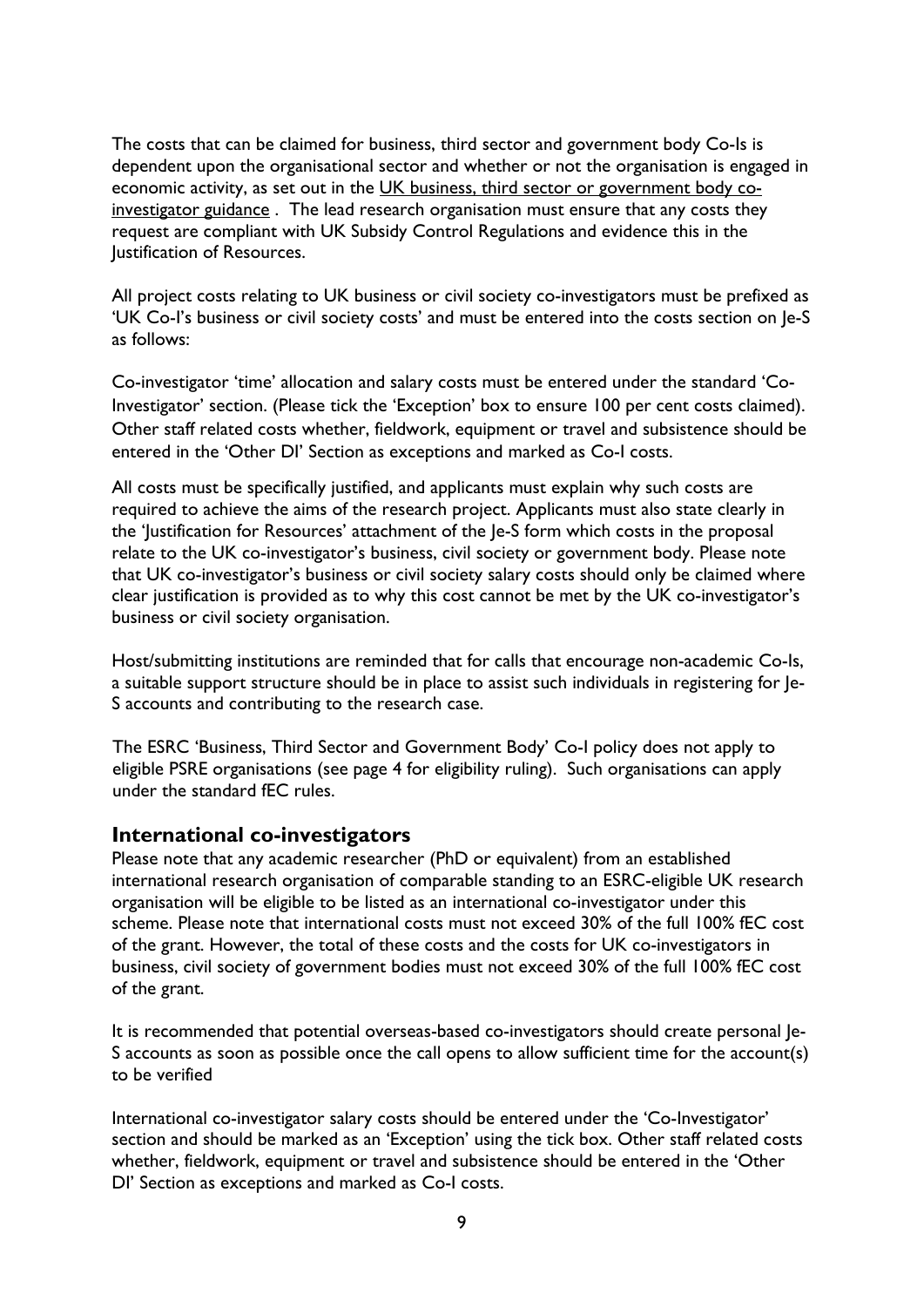All costs must be specifically justified, and applicants must explain why such costs are required to achieve the aims of the research project. Applicants must also state clearly in the 'Justification for Resources' attachment of the Je-S form which costs in the proposal relate to international research organisations. Please note that international co-investigator salary costs should only be claimed where clear justification is provided as to why this cost cannot be met by the international research organisation.

## <span id="page-9-0"></span>**Objectives**

List the objectives of your research in order of priority. *(4000 character limit)*

## <span id="page-9-1"></span>**Summary**

Provide a plain English summary of the research you propose to carry out in a language that could be publicised to a general, non-academic audience. Please note that this section will be made available on the Gateway to Research database, therefore applicants should ensure confidential information is not included in this section *(4000 character limit)*

## <span id="page-9-2"></span>**Academic beneficiaries**

Please summarise how your proposed research will contribute to knowledge, both within the UK and globally. This should include how the research will benefit other researchers in the field and identify whether there are any academic beneficiaries in other disciplines and, if so, how they will benefit and what will be done to ensure that they benefit.

Please list any academic beneficiaries from the research and give details of how they will benefit and how the results of the proposed research will be disseminated. Also describe the relevance of the research to beneficiaries. *(4000 character limit)*

Please note that this section may be published to demonstrate the impact of research council-funded research. Please ensure confidential information is not included in this section.

For further detailed guidance please access the helptext page linked to this Je-S section.

#### <span id="page-9-3"></span>**Staff duties**

Summarise the duties of the staff members that will be involved in your project, including the applicants. Ensure that it is clear why it is necessary for this person to perform this role at the resource level you have requested. *(2000 character limit)*

## <span id="page-9-4"></span>**Ethical information**

This section must be comprehensively addressed. *(4000 character limit)*

Applicants must ensure the proposed research will be carried out to a high ethical standard and must clearly state how any potential ethical and health and safety issues have been considered and will be addressed ensuring that all necessary ethical approval is in place before the project commences and all risks are minimised.

The ESRC's [Framework for Research](https://esrc.ukri.org/funding/guidance-for-applicants/research-ethics/) Ethics contains a full explanation of our approach, with guidance for applicants.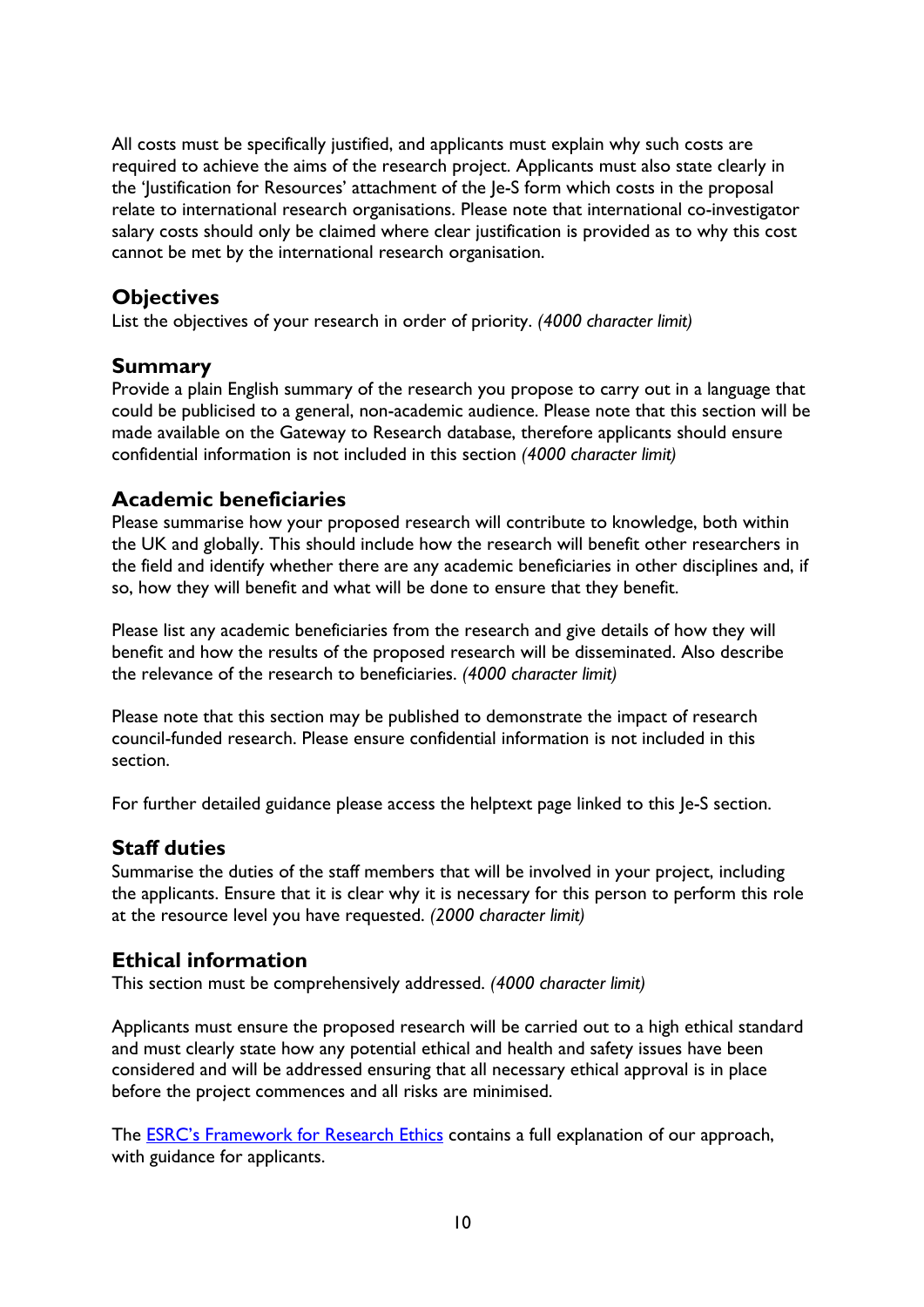## <span id="page-10-0"></span>**Other support**

Enter details of any support sought or received from any other source for this or other research in the same field in the past three years. Complete all fields for support either received or pending a decision. Contributions from project partners should not be entered here - they should be detailed in the project partners section.

## <span id="page-10-1"></span>**Related/previous proposals**

Please state whether your application under this call is related to any proposals previously submitted to us. Please note the [policy on 'invite only' resubmissions.](https://esrc.ukri.org/funding/guidance-for-applicants/resubmissions-policy/) You must detail the appropriate related proposal and its relationship here. Select 'Related Proposals', then 'Add New Related Proposal Item' before entering the details of any related proposals.

Please enter the reference numbers of any support sought or received from us in the past five years via the 'Previous proposals' section. Please note that this only relates to previous ESRC research grants.

## <span id="page-10-2"></span>**Staff**

If your project requires staff other than the team of investigators, their details should be entered here. 'Directly Allocated staff' are those who will be working directly on the project, but whose involvement on the grant can only be based on an estimate of the time the work will take (eg investigators). 'Directly Incurred staff' are those whose time on the project is actual, auditable and verifiable (eg researchers and technicians). It is also possible to capture Researcher salary costs under the exceptions (100% contribution) cost type, if they are international based.

**Please note:** Associated Studentships are not permitted on this call.

#### <span id="page-10-3"></span>**Resources**

All resources requested must be fully justified in the 'Justification' attachment. The **Education Research Programme 2022** will provide up to **36 months** funding within the award range of **£400,000 - £850,000** (100% fEC) per grant. If successful, ESRC will meet 80% of the full economic costs on proposals submitted and the host institution is expected to support the remaining 20%.

**T&S** - add each item of Travel and Subsistence required for your project. You should indicate the calculations upon which this figure is based in the 'Destination and Purpose' box.

**Conferences** - Predicted costs for conference attendance [will be funded] where the conference is named, justified and costed in the proposal. The justification should show how the conference will either directly benefit the research or facilitate future impacts of research. Justification must also be provided for the number of project members attending a conference. ESRC encourages early career researcher conference attendance where it can be demonstrated to be a key development opportunity.

**Equipment** - enter any items of equipment costing £10,000 or more (including VAT) in this section. The **actual level of funding sought from the ESRC** should also be entered in this section.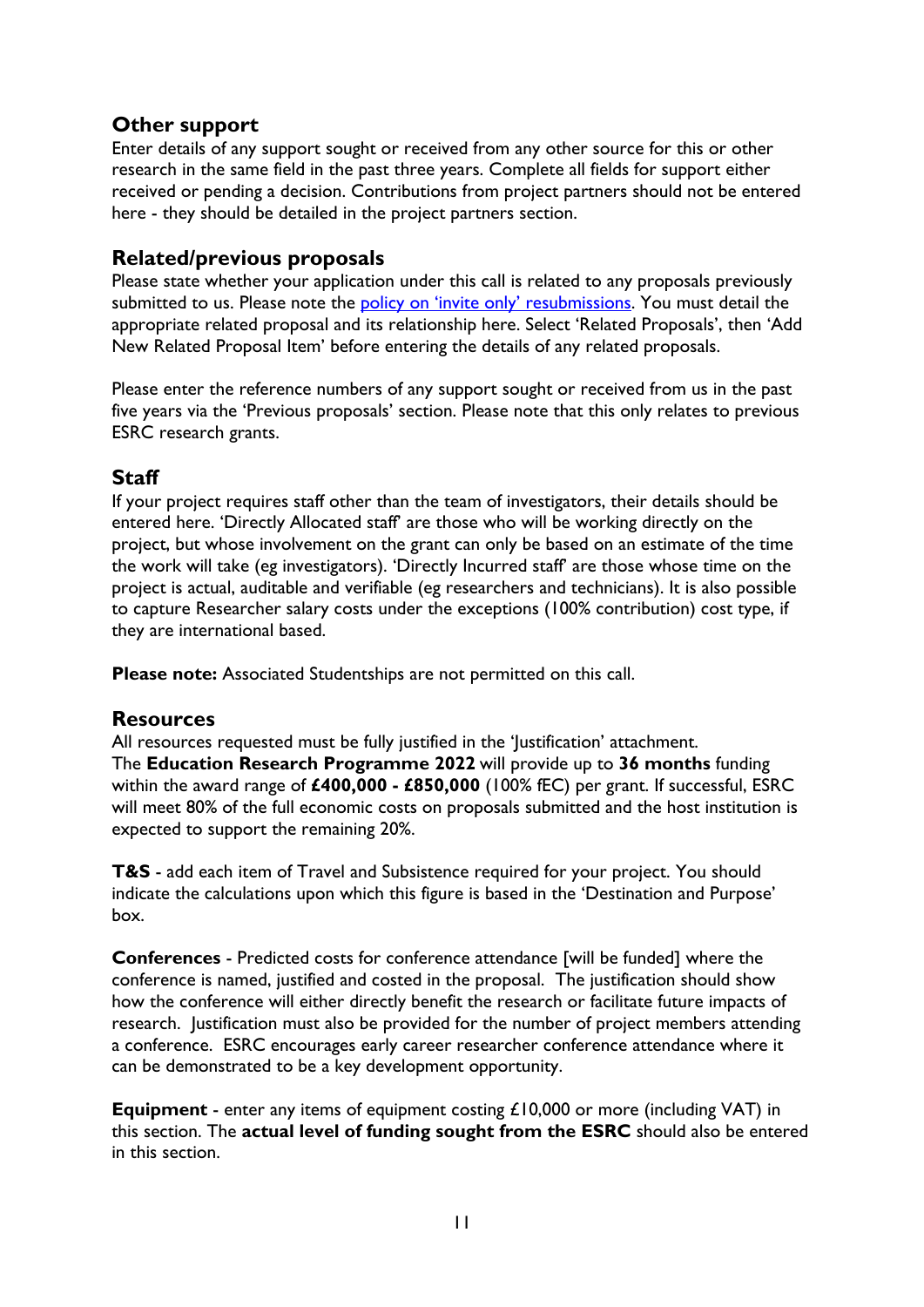For items of equipment costing between £10,000 and UKRI equipment purchase threshold value  $(L115,000$  excluding VAT), the research organisation will need to provide extra justification for these items in the 'Justification of Resources' attachment, providing evidence of an evaluation of the use of existing relevant capital assets to confirm why this existing equipment is not sufficient. Host ROs are expected to make a contribution towards the cost of the equipment in the order of 50% of the cost, therefore equipment should be costed at 50% of the full cost only.

All requests for items of equipment costing above the UKRI equipment purchase threshold (£115,000) should be accompanied by a two-page business case (to be included as an attachment within the equipment screen and not the attachments section) outlining the strategic need for the equipment. UKRI will decide the strategic location for these items and will potentially fund them at 100%. The ESRC will have flexibility in relation to the funding of equipment to negotiate with potential grant recipients to achieve best value from the limited funds at its disposal.

For all items of equipment requested above the UKRI equipment purchase threshold (£115,000) three equipment quotations must be provided. Where you believe that there are less than three potential suppliers for an item you should explain this in the 'Justification of Resources' attachment and upload two blank documents as equipment quotes. For items of equipment which cost less than the UKRI equipment purchase threshold it is optional to provide quotations and up to three can be uploaded.

**Social surveys** - Social survey costs which are being sub-contracted should be included under this section and are eligible for fEC exception funding at 100% (for the amount sought from the council). (See 'other directly incurred costs' section if surveys are to be done using in-house resources.)

**Other directly incurred costs** - including justified; project specific consumables, consultancy fees, equipment costing less than £10,000, recruitment and advertising costs.

Costs for social survey work proposed to be done using in-house resources should also be included under this section and will be funded at the standard 80% fEC funding rate. Proposals including such costs will need to fully justify why the work should not be subject to external competition, and provide benchmarking or other data to support a case that best value for money is being achieved through using research organisation staff rather than external contractors.

All costs relating to UK business and/or civil society co-investigators and/or international co-investigators must be specifically justified, and applicants must explain why such costs are required to achieve the aims of the research project. Applicants must also state clearly in the 'Justification for Resources' attachment of the Je-S form which costs in the application relate to UK business, civil society or international research organisations. Please note UK business, civil society and international co-investigator salary costs should only be claimed where clear justification is provided as to why this cost cannot be met by the UK business, civil society or international research organisation.

To enable UKRI to meet transparency and external audit requirements all overseas costs must be identified in the free text box using the format 'Organisation(eg Overseas RO):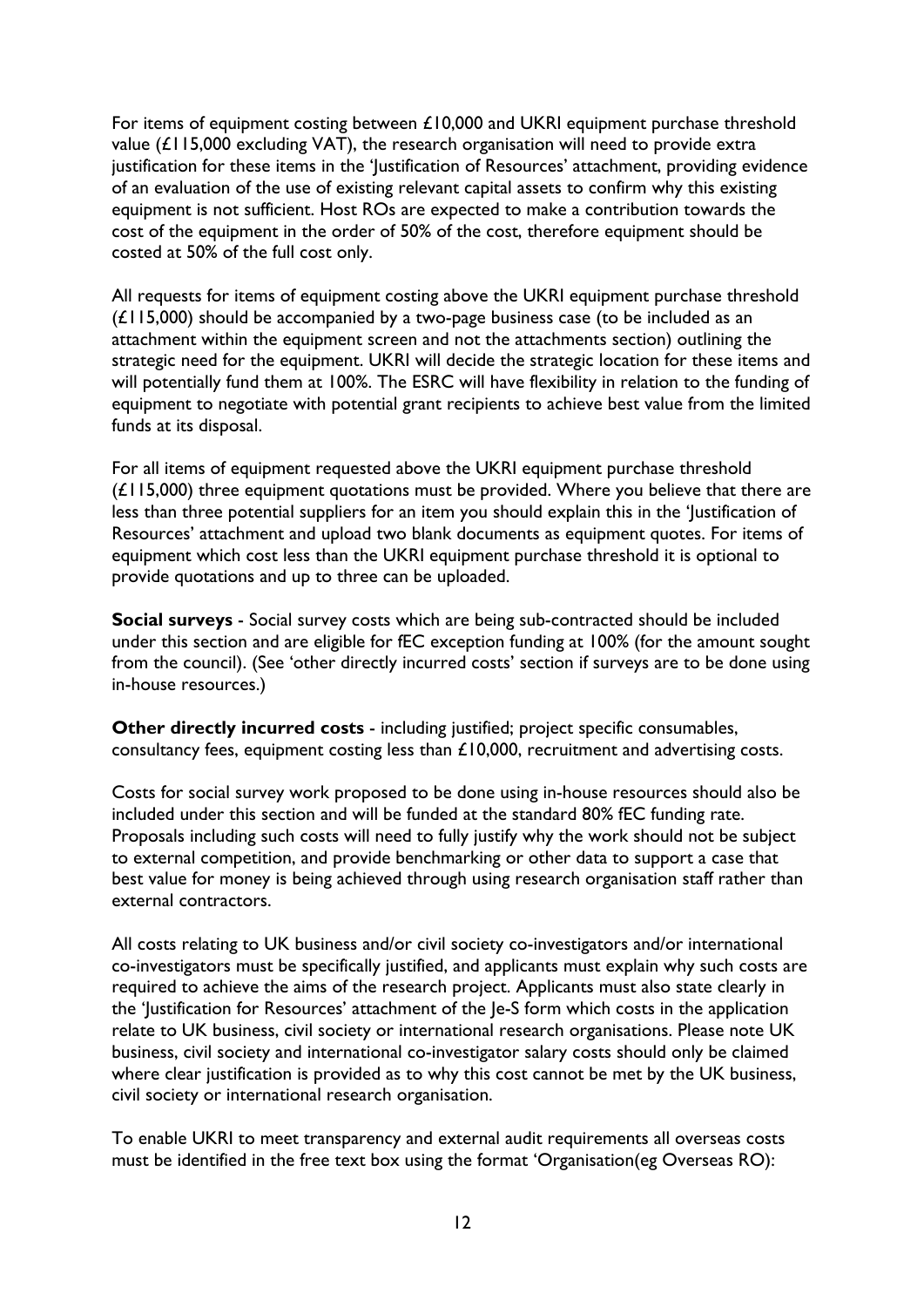Country (Oversea Country) Cost Category (eg staff/T&S/other DI costs) Cost Description (eg PDRA/flights/workshops etc)

**Other directly allocated costs** - including support staff salaries, a share of the costs of departmental support staff and the costs of access to major research facilities.

## <span id="page-12-0"></span>**Estates and indirect costs**

Estate and indirect costs are specific to each research organisation, and do not require justification in your case for support.

Research organisations that have implemented the TRAC costing methodology and have passed the Quality Assurance process should apply their own estate and indirect costs. Non-research organisations that are not required to implement TRAC must have a robust costing methodology in place that has been validated in order to apply their own estates and indirect cost rates. The standard default rates should be used where research organisations have not yet developed their own rates.

Your Research Office will be able to assist with this section.

#### <span id="page-12-1"></span>**Project partners**

If you have secured a commitment from another organisation or funding body to provide additional resources for this project, the details of that support should be entered here. **It is important that all organisations that are contributing either directly or indirectly to the intended research, are identified.** If not, their contributions to the project cannot be reflected in our assessment process or in the summary of the project published externally, if it is funded. A Project Partner letter of support from each partner organisation confirming the level of support specific to this proposal must be uploaded via the Project Partner details screen (not in the attachments section). Project partner letters of support can be accepted as an email version, but all letters of support **must** be signed by the relevant member of the Project Partner organisation and **must** be dated within six months of the proposal submission date.

#### <span id="page-12-2"></span>**Timetable**

Provide a clear timetable for the project and the intended progress of the research through the different stages. Your planned timetable can be expanded upon if necessary within your case for support.

#### <span id="page-12-3"></span>**Data collection**

Applicants must adhere to ESRC policy. Please refer to the full statement on data management planning and datasets deposition requirements for data intensive investments in the **ESRC** Research Data Policy and in the [Research Funding](https://esrc.ukri.org/funding/guidance-for-applicants/research-funding-guide/) Guide. Explain clearly how you will meet these requirements if relevant to your proposal. Complement but do not duplicate the information provided in the Data Management Plan as explained below.

#### <span id="page-12-4"></span>**Reviewers (academic and user)**

Nominate two academic and two non-academic/user reviewers. These people must not be from the same research organisation as any of the investigators on the project, and should not represent potential conflicts of interest. **Agreement should be sought from**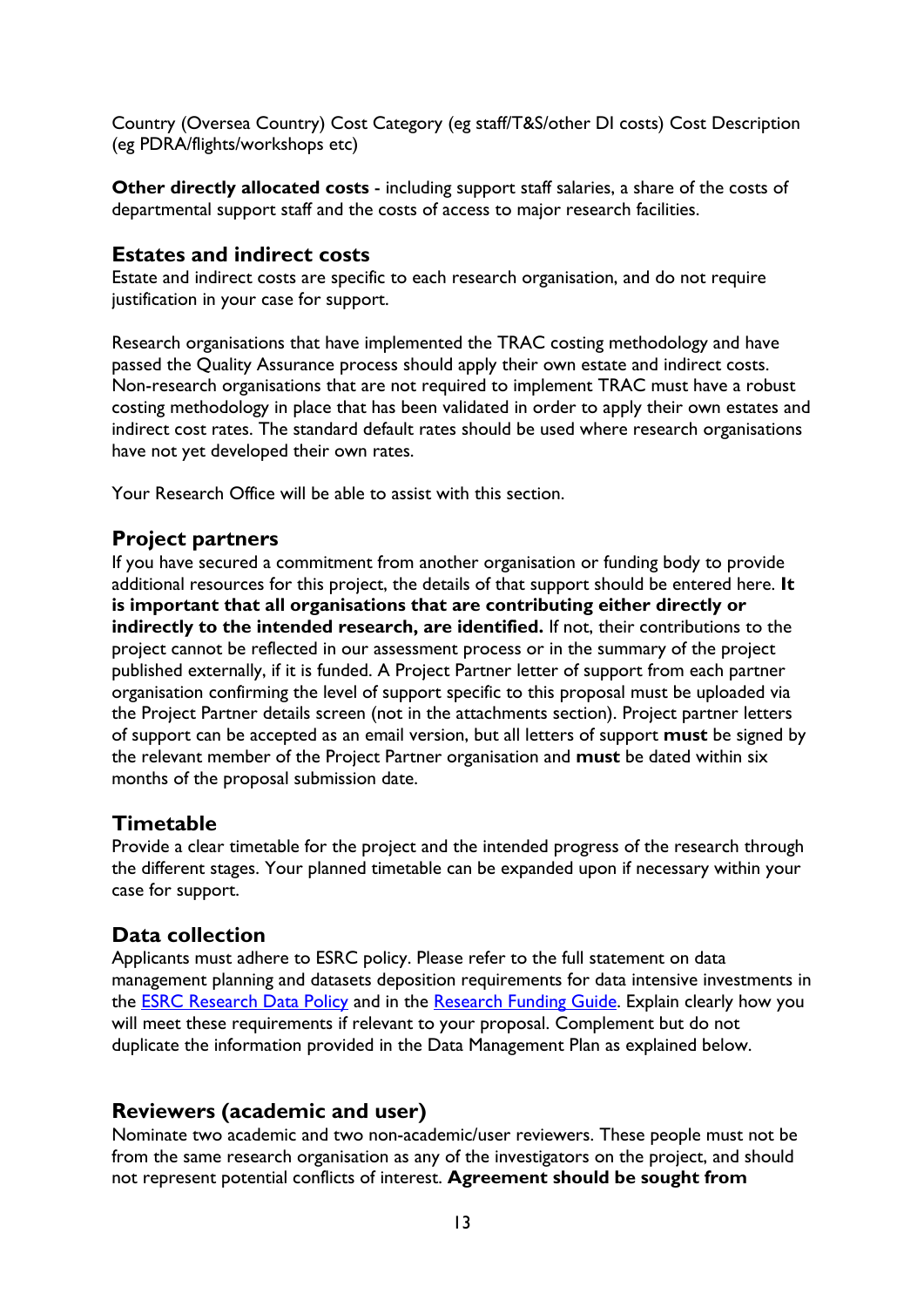**nominated reviewers before their details are submitted.** We may contact one of each 'type' of reviewer to assist in the peer review of your proposal.

Proposals will not be disadvantaged by the absence of nominated reviewers.

# <span id="page-13-0"></span>**Classifications (International in Nature)**

Please identify whether the research will involve significant collaborative contributions from colleagues outside of the UK. This could include the research area of focus, collaborations, data sets or any other notable international aspect of the research. You should answer yes if:

- Any significant part of the research is international, for example, if one or more work packages have an international component. **And/or**
- Either a Principal Investigator, Co-Investigator, Project Partner or any other organisation involved in the project is based overseas.

#### **If Yes, please complete free text box (maximum 1000 character limit)**

Please detail the nature of the international aspect of the research and identify all countries involved.

- Where the research area of focus is international, explain the nature of this focus and all the countries involved.
- Where an international organisation is involved, please identify this organisation and the country(/ies) in which it is based.

#### <span id="page-13-1"></span>**User involvement**

If 'Users' have been/will be engaged with your research project, please specify the nature of their engagement. 'Users' are individuals, groups or organisations who have an interest in or may benefit from the research. Users may be from the public sector, private sector, civil society or the wider public in general. Engaging users in your research from its conception and development through to the dissemination stage is likely to increase the impacts achieved. Applicants should expand upon how the proposed work will be managed to engage users and beneficiaries in the Case for Support attachment.

#### <span id="page-13-2"></span>**Attachments**

It is important that applicants **only submit the supporting attachments specified in this document**. We reserve the right to reject applications that do not include the required attachments or include attachments not specified in this guidance. Attachments should be uploaded as PDF (rather than word) to ensure automated conversion does not cause problems with maximum length. Attachments should be in font size 11 with 2cm margins (recommended font type; Arial or Garamond).

The following are mandatory Je-S attachments for this call:

- Case for support
- Justification of resources
- Data Management Plan (for grants planning to generate data)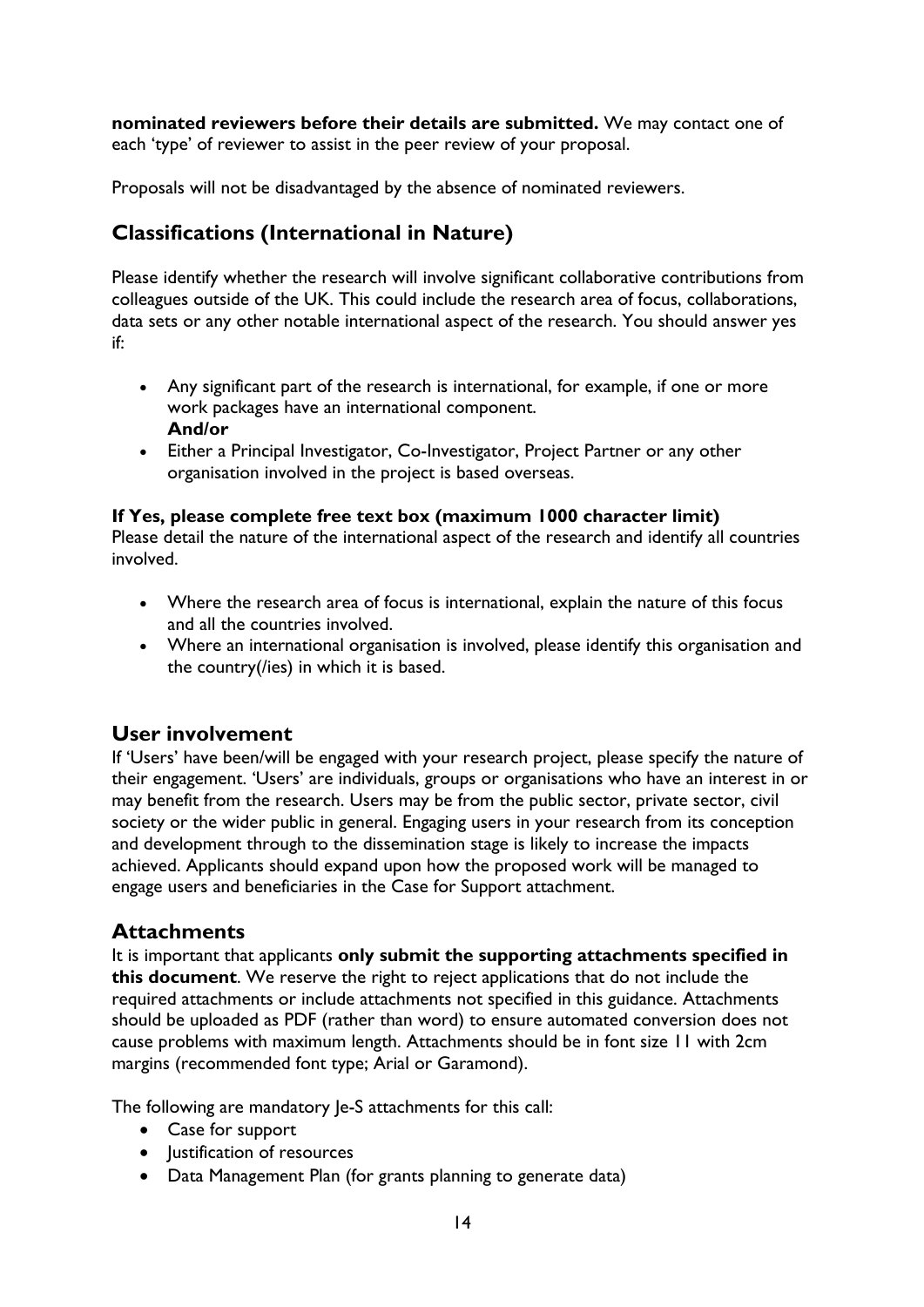• CV

List of Publications, Letter of Support, Proposal Cover Letter, Facility form, Final/Interim Report and Other are optional attachments\* and should be included where necessary. \*Please note guidance against these specific attachment types below, as to when submission is considered mandatory/appropriate.

**Important note:** If you are unclear about whether you can include a specific attachment please [contactesrceducationresearchpriority@esrc.ukri.org](mailto:contactesrceducationresearchpriority@esrc.ukri.org) for advice, as unrequested attachments can hinder the processing of your application. ESRC reserves the right to return or reject proposals that include attachments not permitted on this call.

## <span id="page-14-0"></span>**Case for support (maximum of six sides of A4)**

This is the body of your research proposal. It must not exceed six sides and must include the following sections:

- An introduction setting the aims and objectives of the study in context. This should briefly sketch the main work on which the research will draw, with references. Any relevant policy or practical background should also be included. A clear link must be made between the aims and objectives and the scope and theme of the call.
- The detailed research questions to be addressed should be clearly stated.
- Clearly state and describe both the framework and specific methods for analysis proposed, and explain the reasons for their choice. Particular care should be taken to explain any innovation in the methodology or methods, or how different methodologies or methods may be combined.
- If the research involves data collection or acquisition you must demonstrate that you have carried out a datasets review, and explicitly state why currently available datasets are inadequate for the proposed research.
- The data, materials or information to be collected should be clearly stated, and the methods for achieving this explained. Where sampling is involved, the sampling frame, population and sample sizes, the sample design and arrangements for any pilot should be specified, and the reasons given for the procedures adopted. Where access to people or archives is needed, indicate clearly the records, population or samples to be consulted, and any permissions already obtained.
- ESRC is committed to funding excellent research which is also adventurous, speculative and innovative, and with the potential for scientific and/or user impact. Where there are risks associated with such research please outline any measures which will be taken to mitigate them.
- It is vital that the economic and social impact of all projects funded by ESRC is maximised. Consider potential beneficiaries and users involved in the development of the proposal and the delivery of the grant where appropriate. This should cover who will benefit from the proposed research, and the relevance of the research to these beneficiaries.
- Explain what steps you will take, to provide opportunities for users to benefit from your research, and to ensure that your research has maximum economic and societal impact.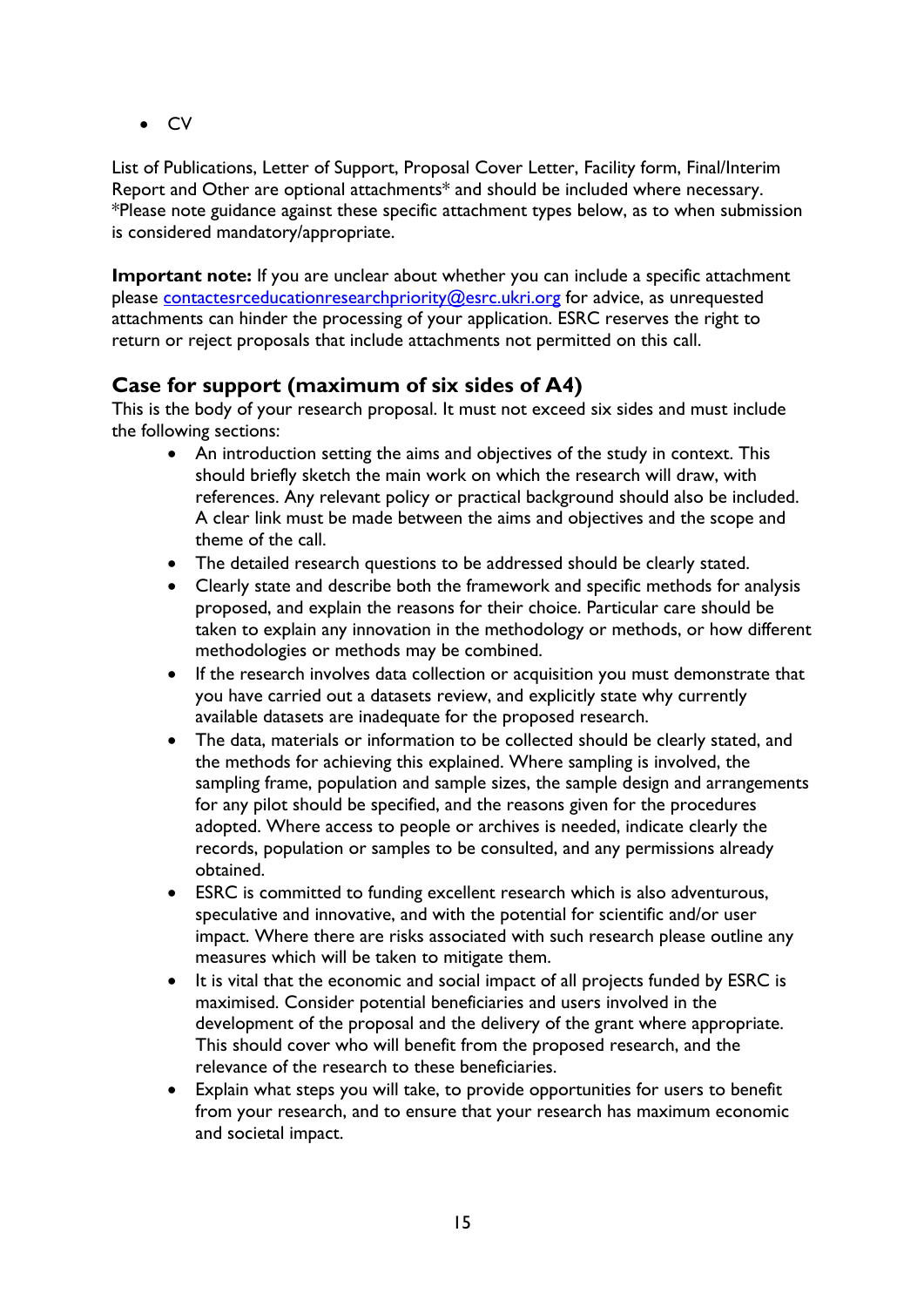- Indicate the expected outputs both academic and those orientated to (potential) users (eg articles, papers, datasets, events). Where possible, describe the expected impact.
- Include details of any potential for linkages to other research activities (for example, those supported by other funding bodies in the UK or beyond) or for international collaboration.
- Include details of any capacity-building activities.

The case for support should be a self-contained description of the proposed work with relevant background and references and should not depend on additional information such as the inclusion of external links. Peer reviewers are advised to base their assessment on the information contained within the application and are under no obligation to access such links (so they should not be used to provide critical information).

## <span id="page-15-0"></span>**Justification of resources (maximum of two sides of A4)**

A two-side A4 statement justifying that the resources requested are appropriate to undertake the research project. The justification of resources should explain why the resources requested are appropriate for the research proposed, taking into account the nature and complexity of the research proposal. It should not be simply a list of the resources required, as this is already given in the Je-S form. Where you do not provide explanation for an item that requires justification, it will be cut from any grant made.

Proposals which include co-investigators from third sector organisations that are deemed **not** to engage in economic activity must provide evidence of this status within the Justification of Resources statement.

**Estates, Indirect and Infrastructure Technician costs do not need to be justified within the Justification of Resources.**

Please refer to <u>Je-S for further guidance</u>.

#### <span id="page-15-1"></span>**Data Management Plan (maximum of three sides of A4)**

It is a requirement of the [ESRC Research](https://esrc.ukri.org/funding/guidance-for-grant-holders/research-data-policy/) Data Policy that all applicants planning to generate data as part of their grant must include a Data Management Plan. The Data Management Plan should be used as an opportunity to describe how the data, ie primary input into research and first-order results of that research, are going to be managed - starting from planning for research and through the life-cycle of the grant until data is accepted for archiving by the UK Data Service.

The ESRC recognises the importance of research data quality and provenance. Research data generated by ESRC-funded research must be well-managed by the grant holder during the grant period to enable their data to be exploited to the maximum potential for further research. For further guidance see the Je-S Helptext.

#### <span id="page-15-2"></span>**CV (maximum of two sides of A4 per person)**

A CV for each applicant, named research staff member and consultant must be included. This should include contact details, qualifications (including class and subject), academic and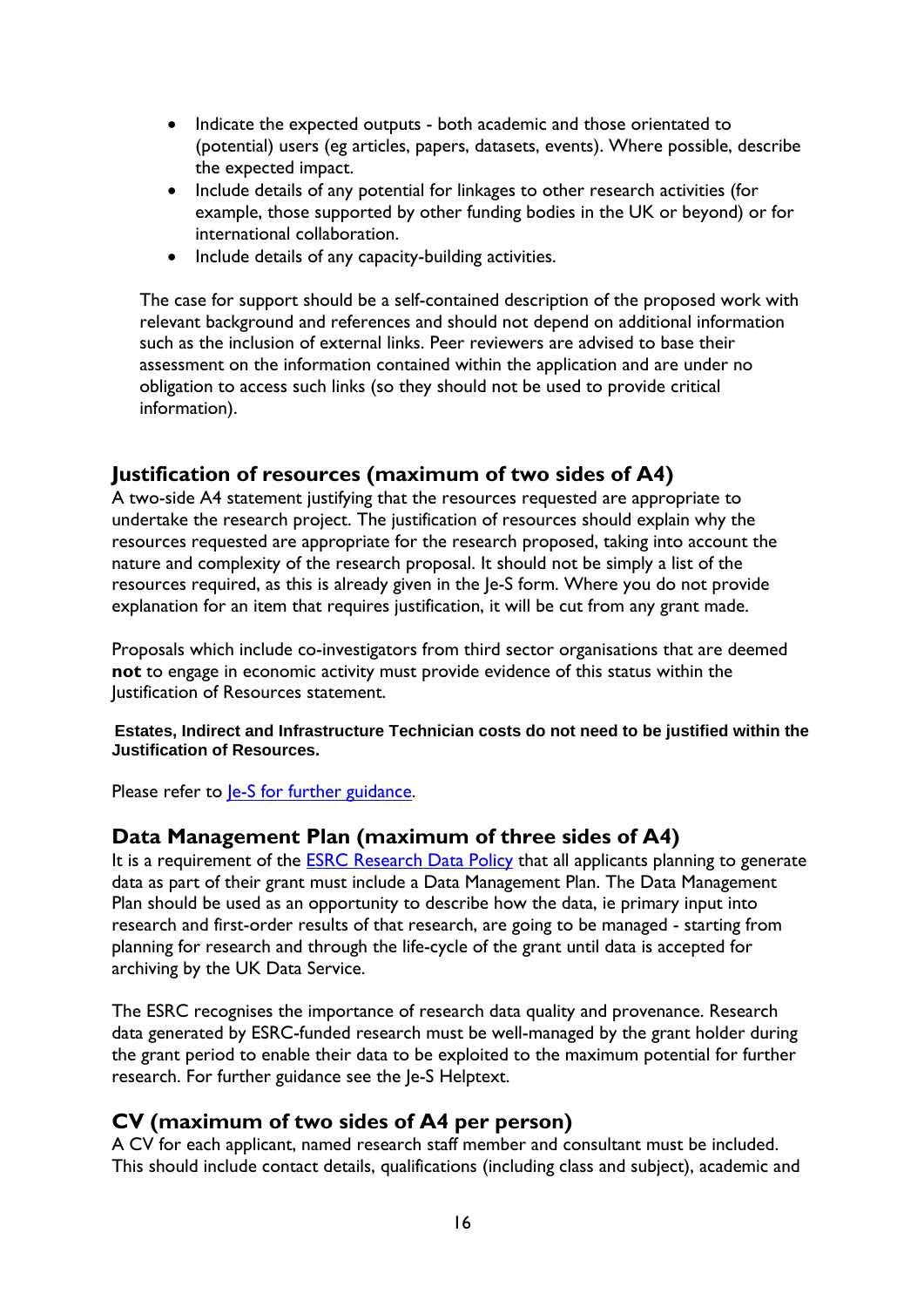professional posts held since graduation, a list of the most relevant and recent publications, and a record of research funded by the ESRC and other bodies. This should not exceed two A4 sides.

## <span id="page-16-0"></span>**List of publications**

The bibliography for references cited in the proposal only should be attached. Please note publications not cited in the proposal should not be added here. A list of the most relevant and recent publications by the applicant should be included in the applicant CV.

## <span id="page-16-1"></span>**Final/interim reports (maximum of three sides of A4)**

Principal and Co-Investigators on current awards must submit a progress report on their current awards with any new proposal which should match their impact and output records on Research Fish

## <span id="page-16-2"></span>**Proposal cover letter/letter of support (maximum of one side of A4 per document)**

Proposal cover letter attachment type can be used to upload a declaration of interest [https://webarchive.nationalarchives.gov.uk/20200929010642/https://www.ukri.org/files/legacy](https://webarchive.nationalarchives.gov.uk/20200929010642/https:/www.ukri.org/files/legacy/documents/declarationofinterests-applicants-pdf/) [/documents/declarationofinterests-applicants-pdf/,](https://webarchive.nationalarchives.gov.uk/20200929010642/https:/www.ukri.org/files/legacy/documents/declarationofinterests-applicants-pdf/) any private, personal or commercial interests relating to an application for funding to the ESRC must be declared.

Exceptionally letters of support can be submitted as part of a proposal; provided they are essential to the successful conduct of the research (eg confirming access to datasets, or confirming access to or use of the facilities provided by named organisations). Letters of support can be accepted by email, and must be signed and dated within six months of the proposal submission date. General letters of support that are not essential for the successful conduct of the research or do not confirm any specific contribution to the project should not be included.

#### <span id="page-16-3"></span>**Proposal classifications**

The information provided in this section will be used by us to identify appropriate peer reviewers. It would therefore assist us greatly if you could populate the Research Area/Qualifiers/Keyword sections to provide a comprehensive description of your area of expertise.

The Proposal classification area is a harmonised (and expanded) structure agreed with other UKRI councils. Therefore, if your area of expertise crosses the remits of more than one UKRI council you will now only need to provide the information once.

It is an essential requirement that your **primary research area** is in the social sciences. We strongly encourage inter/multidisciplinary working both within and beyond the social sciences, as long as at least 50% of the proposed programme of research is within ESRC remit. Please refer to the list of [research areas that fall within ESRC remit](https://esrc.ukri.org/about-us/what-is-social-science/social-science-disciplines/) for further information. Please note this information is used to determine eligibility for ESRC funding and to assist in the selection of appropriate reviewers.